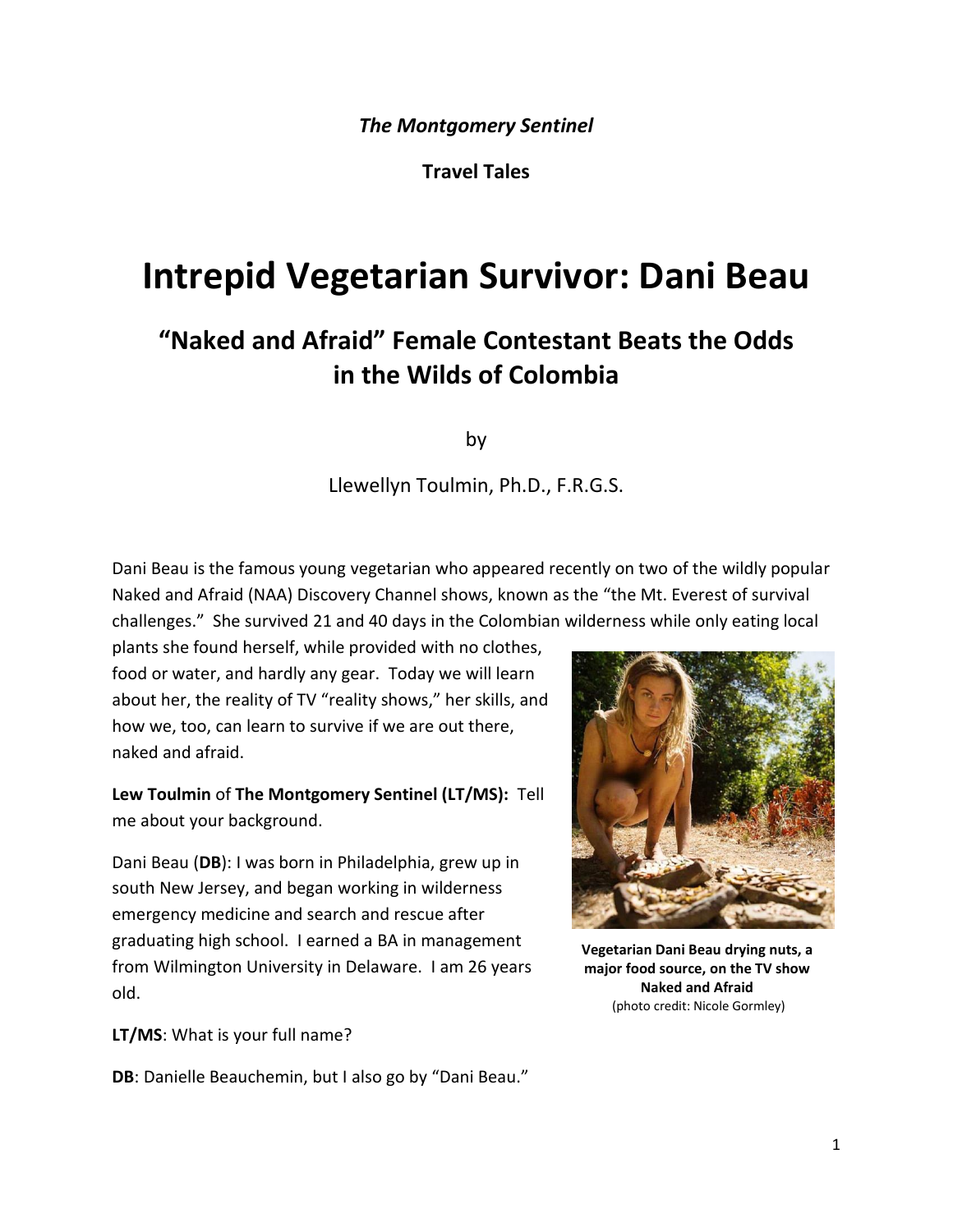**LT/MS**: How did you get interested in wilderness experiences?

**DB**: My parents took us on unusual vacations, doing backpacking, hunting and camping in the wilds. So I got to love it early on.

**LT/MS**: When did you decide to be a vegetarian?

**DB**: I was only four when I started questioning my parents about hunting, trapping, and eating animals. I remember asking them at home about chicken nuggets and where they came from. I thought of animals as my friends and was a stubborn kid, so I quickly became the only vegetarian in my family. I would still eat animal products that did not hurt the animal, such as milk and yogurt. After completing the Naked and Afraid 21 and 40 day challenges on a 100 percent vegan diet – no animal products were available -- my body and mind felt incredible, and that motivated me to cut out all animal products entirely. So now I am a pure vegan. And I try to avoid all processed foods. I feel better now as a vegan, both physically and mentally, with more energy, than even when I was a vegetarian.

**LT/MS**: Were you ever in the Girl Scouts?



**Dani and Xena, her Greater Swiss Mountain search and rescue dog** (credit: Ashley Guest/Break the Glass Photography)

**DB**: Yes, I was a Girl Scout. But I wanted to be a Boy Scout! I was jealous. They went on the cool campouts, while we sold cookies and visited nursing homes.

**LT/MS**: Tell me about your interest in search and rescue (SAR).

**DB**: I was always fascinated by disasters on the news, and how people would help the victims. So I started volunteering in SAR, and I specialize in wilderness medicine.

**LT/MS**: Tell me about your dog.

**DB**: Xena is my 85-pound Greater Swiss Mountain Dog, named after the TV warrior princess. She is trained as an air-

scent search dog, and loves SAR as much as I do.

**LT/MS**: What do you do to keep in shape?

**DB**: Xena and I run every morning. And I rock climb several times a week.

**LT/MS**: How did you first get in contact with Naked and Afraid (NAA)?

**DB**: NAA uses the casting company Metal Flowers to locate contestants, and I was scouted at a wilderness EMT course. I filled out an application but never thought I would be contacted,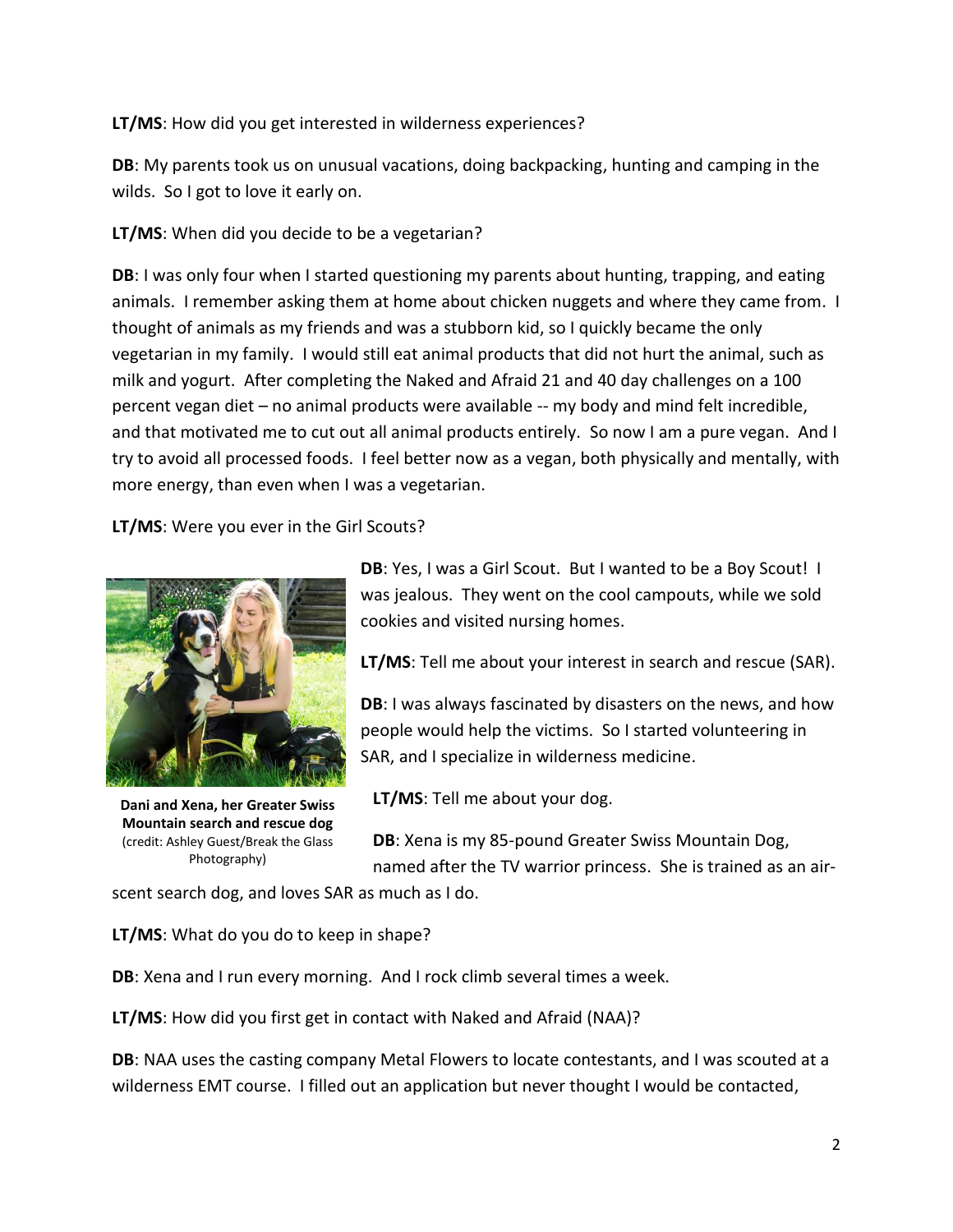since they get lots of applicants, and I was young and not a world traveler. But I did get three phone interviews, a Skype call, a background and medical check, and then was flown to Los Angeles for an on-camera test. I signed a legal non-disclosure and liability agreement as thick as a book. This focused on not revealing what occurred on the show, before the episode aired.

# **LT/MS**: What happened next?

**DB:** I still didn't think I would get on the show, but was surprised to get a call, asking me to fly to Colombia on 10 days' notice, to compete in a 21-day Naked and Afraid segment. Even though there was no prize money, I thought it was a cool, once-in-a-lifetime opportunity, so I agreed. I was not given any training beyond what I already knew, and I was not told what type of terrain I would be placed in. I tried to research Colombian plants, but quickly learned that Colombia is one of the most bio-diverse countries on Earth, with many different climates. And there is very little information on primitive survival there. So it was impossible to learn much in just a few days.

#### **LT/MS**: How else did you prepare?

**DB**: I cut out all caffeine, processed foods and sugars, so that I wouldn't have any withdrawal symptoms in the wilderness. But I tried to put on some body fat, and focused on my mental attitude. I think all that helped a lot.

# **LT/MS**: What survival gear could you take?

**DB**: I was given a very limited menu of authorized survival items – no multi-tools, tents, firearms, or other sophisticated gear. I was told to bring four items that I liked to the hotel in Colombia, ranked in priority order. Then the producers chose one of those four that I could bring in. I really wanted to bring a tarp, since I know how to use a tarp for shelter, to boil water (using hot rocks), create a backpack, strip off cordage, and for many other functions. But I was turned down on that, and only allowed a fire-starter—a magnesium rod with striker blades. That was actually my last choice, since I already had good fire-by-friction skills.

#### **LT/MS**: How did the actual show get underway?

**DB:** After leaving the hotel I was blind-folded so that I couldn't see where we were going. As shown in the episode, I really did take off all my clothes, met a total stranger in the middle of the jungle, and tried to survive with him for three weeks. No other gear, food, water or help was provided. No cheating!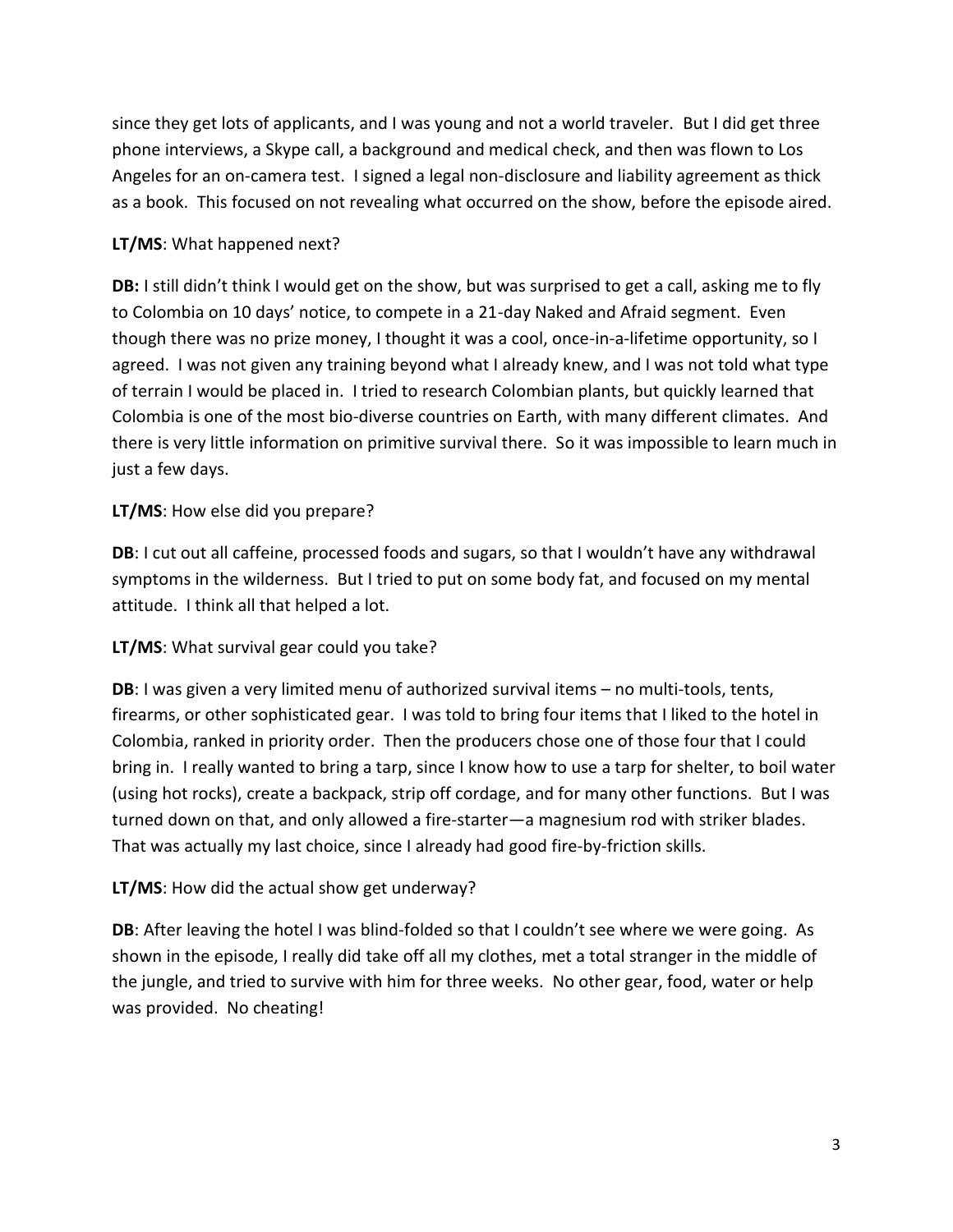**LT/MS**: What were your impressions of your partner, Charlie Frattini?

**DB**: I was very anxious to see who he was. The first thing that struck me was his big smile. But then I heard his New York accent and realized he was a 53-year-old macho Marine military man, who wanted to talk about football. So we didn't have a lot in common, and it worried me that he was a "my way or the highway" kind of guy. But we managed to get along and now are the best of friends, and still keep in touch. We



snuggled for warmth on the show, but remained just friends.

**Charlie and Dani** (credit: Shannon O'Rourke)

**LT/MS**: The show seemed to show a lot of conflict between you two. How real is this "reality show"?

**DB**: NAA is a "docu-drama" and they focus on dramatic conflict, not on documenting bushcraft skills. The producers do not order you to do anything -- they film what actually happens. But in editing the hundreds of hours of film into a one hour show, they do focus on any arguments and leave out a lot of items.

**LT/MS**: What was left out in your show?

**DB**: Charlie and I actually got along very well most of the time, but this was not featured. He was shown as being really starved when I found a frog and reluctantly gave it to him to kill and eat. But in fact he had managed to catch lizards, grubs, termites, snails and fish, and was fed well enough that he had declined to kill an armadillo that he caught. We boiled seawater and got salt. To pass the dark hours after 5 pm, we made baskets, bowls, tic-tac-toe and checkers sets -- none of that was shown. At one point Charlie started getting nightmares, and once he got up but was sort of sleep-walking and he actually tried to kill me in my sleep, with his kukri machete. But I brought him out of his trance and he was OK. After that we buried his kukri each night!

**LT/MS**: I am amazed that was not shown! What was the toughest part of the 21 day show?

**DB**: The extraction was much tougher than the jungle survival. Our extraction lasted two days, and involved building a bamboo raft, floating downstream, then swimming through big breakers and waves half a mile to a rescue boat. We almost didn't make it, and could easily have drowned.

**LT/MS**: Did you stick to your vegetarian principles for all 21 days in the jungle?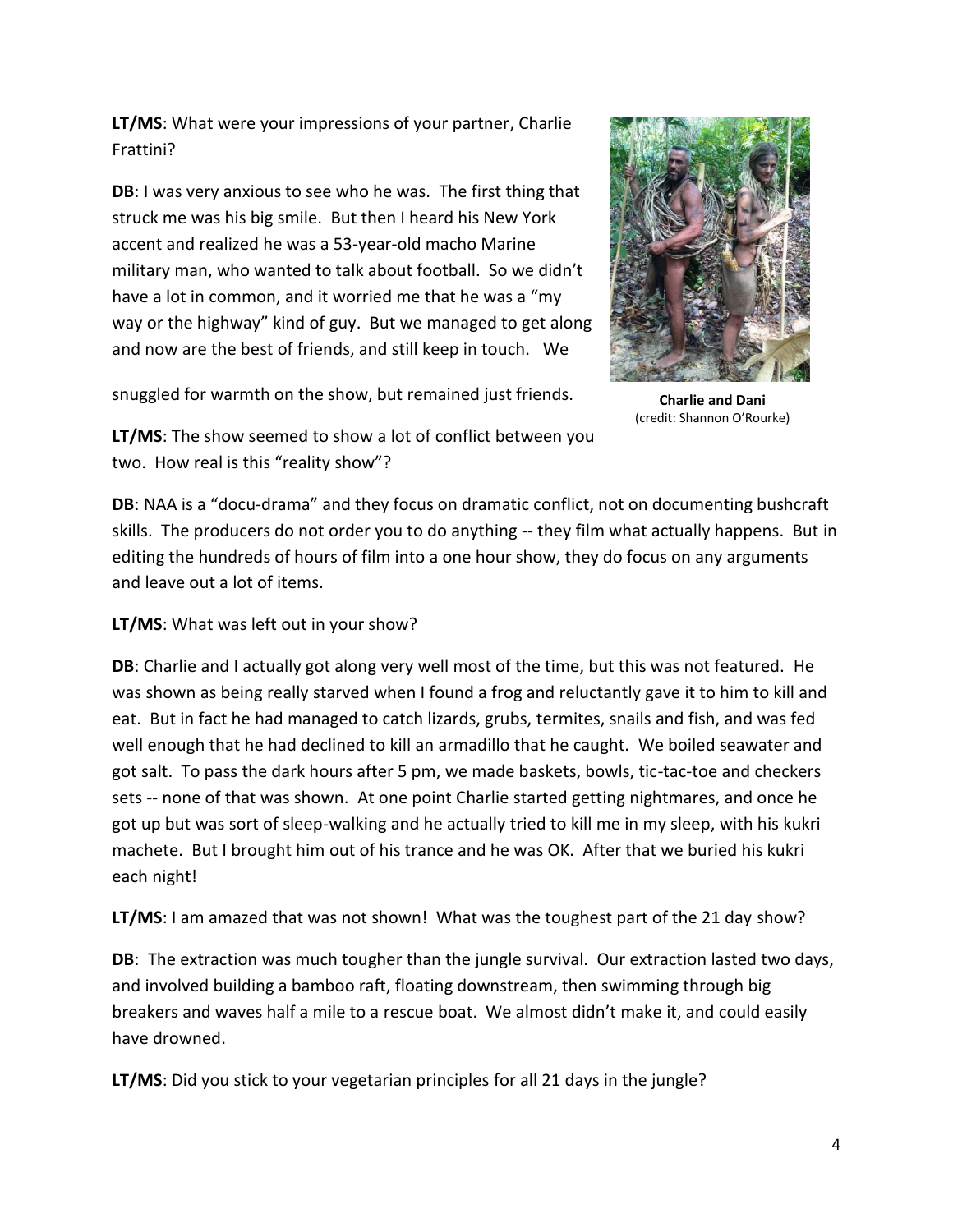**DB:** Yes, I was able to gather plants similar to potatoes, and found mangos, cactus, fruits, heartof-palm, and river cabbage. I never ate any food that had a face!

**LT/MS**: How much weight did you lose?

**DB**: I lost 14 of my normal 120 pounds in 21 days. I eventually gained it back, and had no ill effects.

**LT/MS**: How did you get involved in the Naked and Afraid 40-day survival marathon, called NAA-XL?

**DB**: The producers wanted to only use "fan favorites" from Season 1 of the 21 day NAA. Since my 21 day episode had not aired yet, I was not supposed to be cast until NAA XL season 2 (which they are filming now). I was called when one person dropped out, and ended up going with 11 cast members who already knew each other, and no one knew anything about me. So I returned to Colombia with 14 days' notice, with the goal of surviving 40 days in the wild.



**Dani spent 40 days on the savannah of NAA-XL in Colombia** (credit: Nicole Gormley)

**LT/MS**: Did it help you that you had already competed in Colombia?

**DB**: No. The terrain was very different, more of a savannah and forest than a jungle. For example, we had bamboo on the NAA-21 experience, which was very useful. But there was no bamboo available in the savannah.

**LT/MS**: What was your biggest challenge on NAA-XL?

**DB**: Bugs and illness. The day before going into the wild I was interviewed on camera in a location with lots of mosquitos and other bugs. I think I got ill from that, and was very sick with a high fever on days 2 through 6. Later I was bit by no-see-ums, really big mosquitos, and scorpions that would snuggle up to my warmth at night, then sting me! I still have scars.

# **LT/MS**: What did you eat?

**DB**: I was able to stay vegetarian the entire 40 days, and was proud of that. We had about 40 mango trees at our first camp location, so I ate LOTS of mangos and drank lots of mango tea. I never want to see another mango -- ever.

There was also a variety of cashew trees that contained nuts and fruits. And there were ground roots, edible leaves and flowers, Colombian fruits, heart of palm, almonds, cactus, and various wild edibles.

**LT/MS**: Were there any food problems?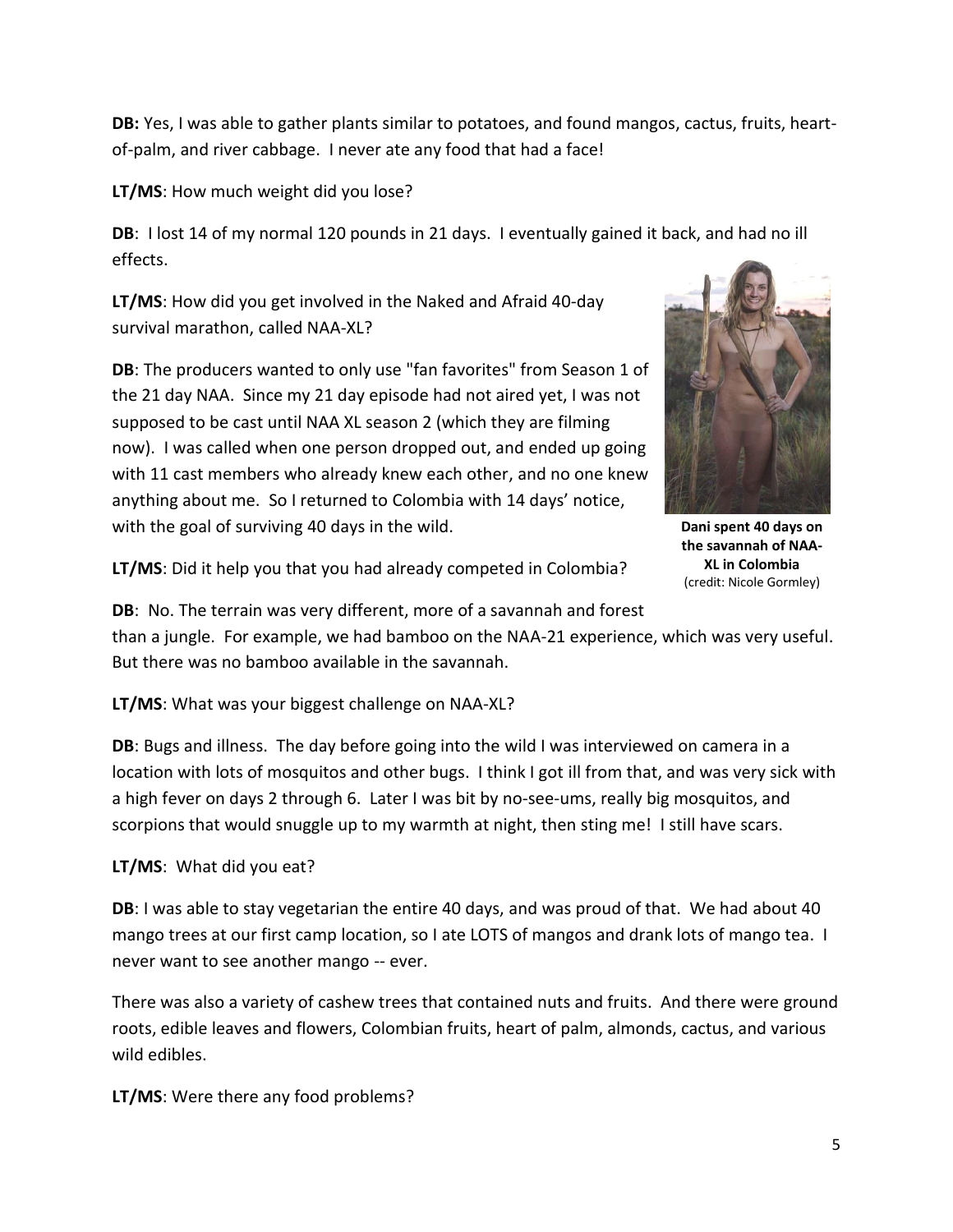**DB**: Yes. There were some cashew trees at our first camp location, so I gathered and ate cashew apples. That was easy. But getting the cashew nuts was incredibly difficult. The nuts are encased in a shell filled with sap that is the same as poison ivy sap, so it is very dangerous to process, and can even be fatal. It took me ten days of trying to figure out how to safely extract the nuts, and in the meantime I burned my fingers and skin with the sap. I still have pigment loss. Eventually I was able to harvest and dry the cashews, and they became a staple. I used that in the "dried trail mix" that I created, which I used to eat and as "jungle money" to barter and trade with other contestants after we moved to our final camp. I also found almonds, leafy greens, cactus and the white petals from the "candle of death" plant. That is a plant that has a burnable green bulb the size of a baseball, with edible flowers. Burning



**A thin Dani with a backpack she made herself** (credit: Nicole Gormley)

the bulb gives heat, light and repels mosquitos. But eat that bulb and you're dead!

**LT/MS**: What was your favorite food?

**DB:** Cactus – very meaty and tasty. I called it my "vegetarian steak."

**LT/MS**: Did you lose weight?

**DB:** Before the show I bulked up to 125 pounds using protein shakes. Then on the show I lost 20 pounds in 40 days, ending at 105. Some of my hair fell out and my period stopped. A couple of months after the challenge was over I suddenly got very weak and ill, but eventually recovered.

**LT/MS**: Since you lost so much weight, is it realistic that you could survive for say 100 days, or indefinitely?

**DB**: Yes. At our first location there was enough food to live indefinitely as a vegetarian, especially if I could have moved around a bit and gathered more food. There are some places, though, like Alaska or northern Canada, where being a primitive vegetarian would be difficult or impossible.

**LT/MS**: Do the producers of NAA ever intervene for safety reasons?

**DB**: Only if you are about to do something fatal. If you are about to eat something that will make you really sick, but you can survive, they don't say anything. There is a doctor close by, 24/7.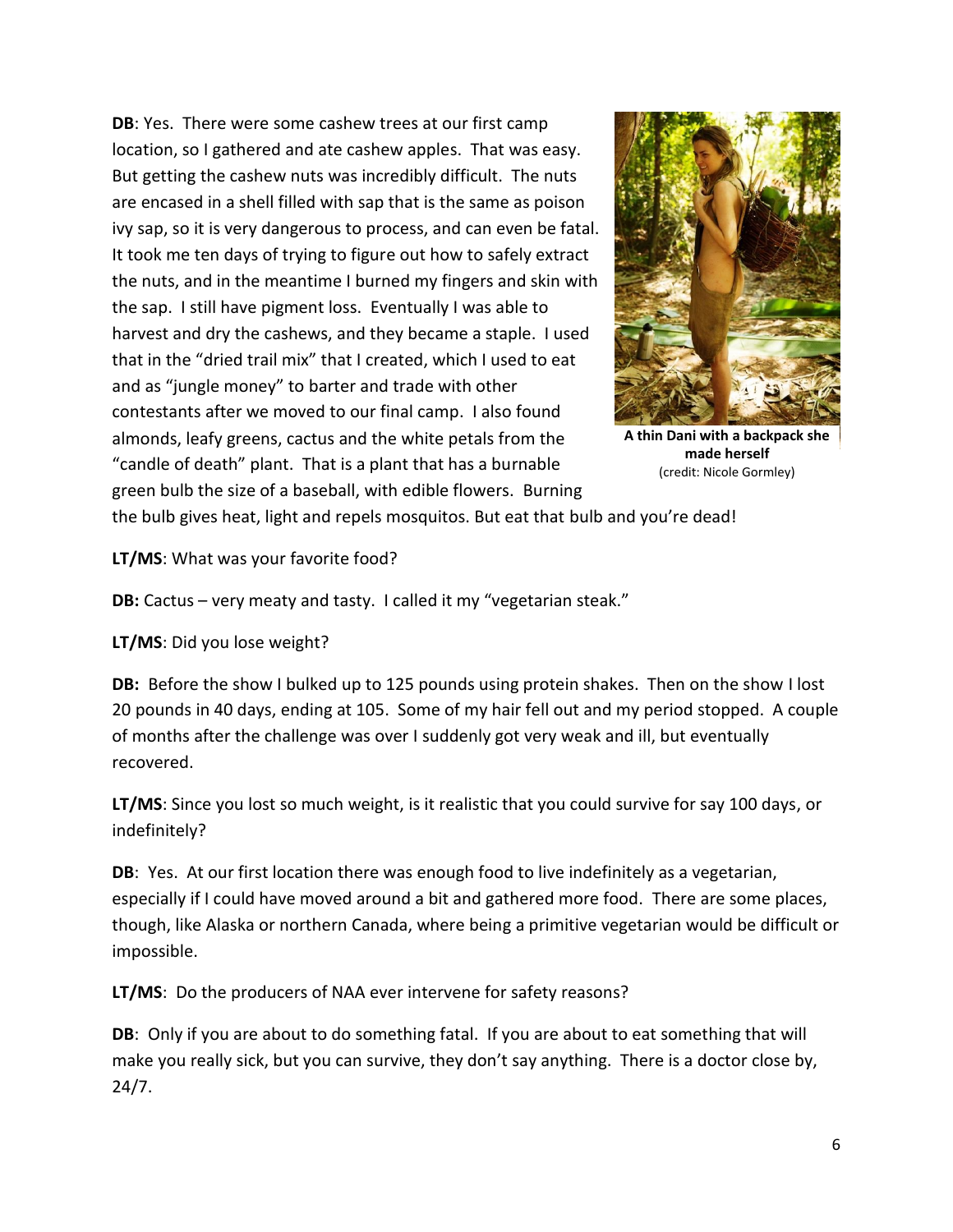#### **LT/MS**: Does the film crew get in the way?

**DB**: They do not help us or direct us at all, they just film. But usually there is at least a cameraman, sound man, and producer, and many are urban LA types. So they and their gear are often noisy, and they are close to us most of the day. On NAA-XL there were several film crews and many staff around, so they drove off almost all the land animals who might have been hunted.

**LT/MS**: As a vegetarian, were you disadvantaged compared to the meat-eaters?

**DB:** Good question -- I think I had an advantage! The meat-eaters spent a lot of energy trying to find and kill large animals like eels or stingrays. When they were successful – which was rare – they would yell and beat their chests, and eat massive amounts of meat. Then they would lay around for up to four hours, using lots of energy digesting their big meal. And they forgot about plant foods almost entirely. They could have gotten scurvy! By contrast, I tried to work with nature, not against it, by gathering nuts, berries and plants, eating small, regular meals, and quietly trying to have a spiritual experience. That wasn't covered by the TV show, but I think it is important.

**LT/MS**: How did you find vegetarian food and other resources, in an unfamiliar environment?

**DB:** I tracked and trailed my animal friends, not to hunt them, but to learn from them – they are the true local experts. I watched local red squirrels to learn what they used for insulation. I trailed a sly fox, who led me to a local family of agouti, who took me to a new grove of cashew trees and a new water source. This is a technique that can work anywhere.

**LT/MS**: What a great idea! I have never heard of that one. Were you worried about predators?

**DB**: No. I respect large animals and leave them alone. I think they will do the same for me. I know animals can be dangerous – one producer on a different NAA episode was bitten by a deadly fer-de-lance snake in his foot, right through the top of his hiking boot. He is still having painful reconstructive surgeries. But I think the most dangerous things in the jungle are usually the insects and the diseases they carry, like malaria and dengue fever.

**LT/MS**: What survival "products" were you able to make on the shows?



**Dani's NAA creations (clockwise from lower left): throwing stick, tongs, bamboo canteens, baskets, arrow, fireboard, sandals, palm skirt** (credit: Dani Beau)

**DB:** I was the only contestant on NAA-XL to make sandals; I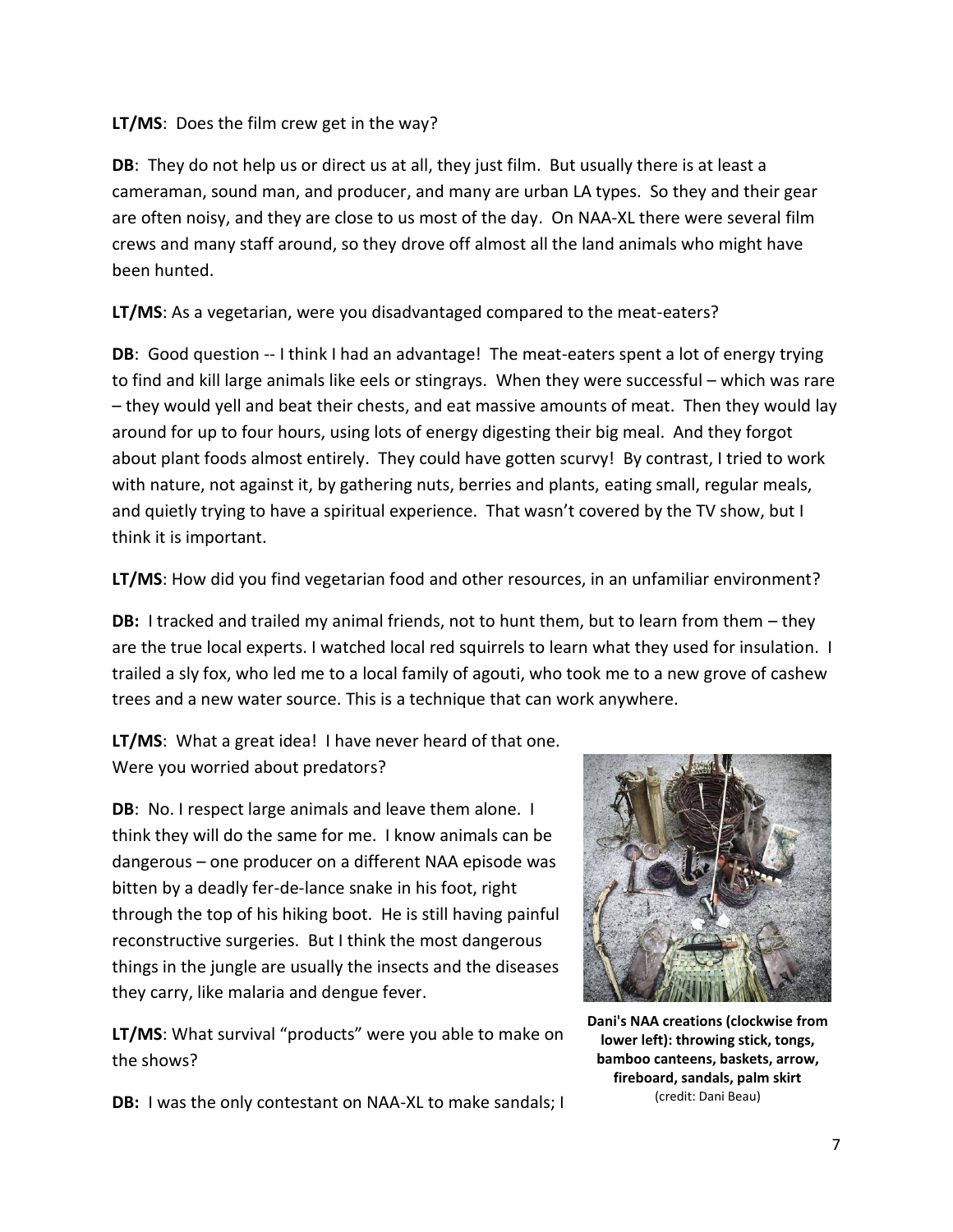used the hard upper frond from a black palm tree. Even though I already had a fire-starter, I

made fire-boards and drills, to practice making fire by friction. I made cordage, baskets, coconut bowls, hats and clothes from palm fronds, games, tongs, bamboo water carriers, and throwing sticks to bring down fruit. None of this good bushcraft was really featured in the shows.

**LT/MS**: On many survival shows, meat-eating participants only make one or two traps to catch small animals. Is that sensible?

**DB**: No, they should set out 30 or more traps and check them every morning. Trapping is very difficult, and the smell of humans can scare off game. Contestants should cover their hands in charcoal to reduce their smell.



**Dani was one of the only Naked and Afraid contestants to make sandals** (credit: Nicole Gormley)

**LT/MS**: Are there set rules about what you cannot hunt?

**DB**: The different shows are filmed on various private land reserves, and each has its own rules. In some places you cannot hunt or kill certain animals like turtles or howler monkeys. But sometimes the meat-eaters would stretch the rules when off camera. There were no rules for vegetarians, of course.

**LT/MS**: On NAA XL, Honora Bowen apparently went sort of crazy and threw her own and her friends' survival gear into a river. Was that real?

**DB**: The TV episode was accurate. But viewers don't understand the stress that we contestants are under. It is often 120 degrees, with 100 percent humidity, and you are dehydrated and starving. I met Honora at the reunion show and she was very sweet. I think she was just out of her element in Colombia.



**Dani and her small neck knife** (credit: David E. West)

**LT/MS**: With all your experience now, if you could choose just one or two survival items to take into the wilderness, what would they be?

**DB**: First, a tarp. Second, paracord or a fire-starter.

**LT/MS**: What is the best kind of knife or machete to bring?

**DB**: I was teased by the other NAA-XL participants because they all brought big machetes, and I only brought a small Norwegian neck knife. [A knife that hangs from a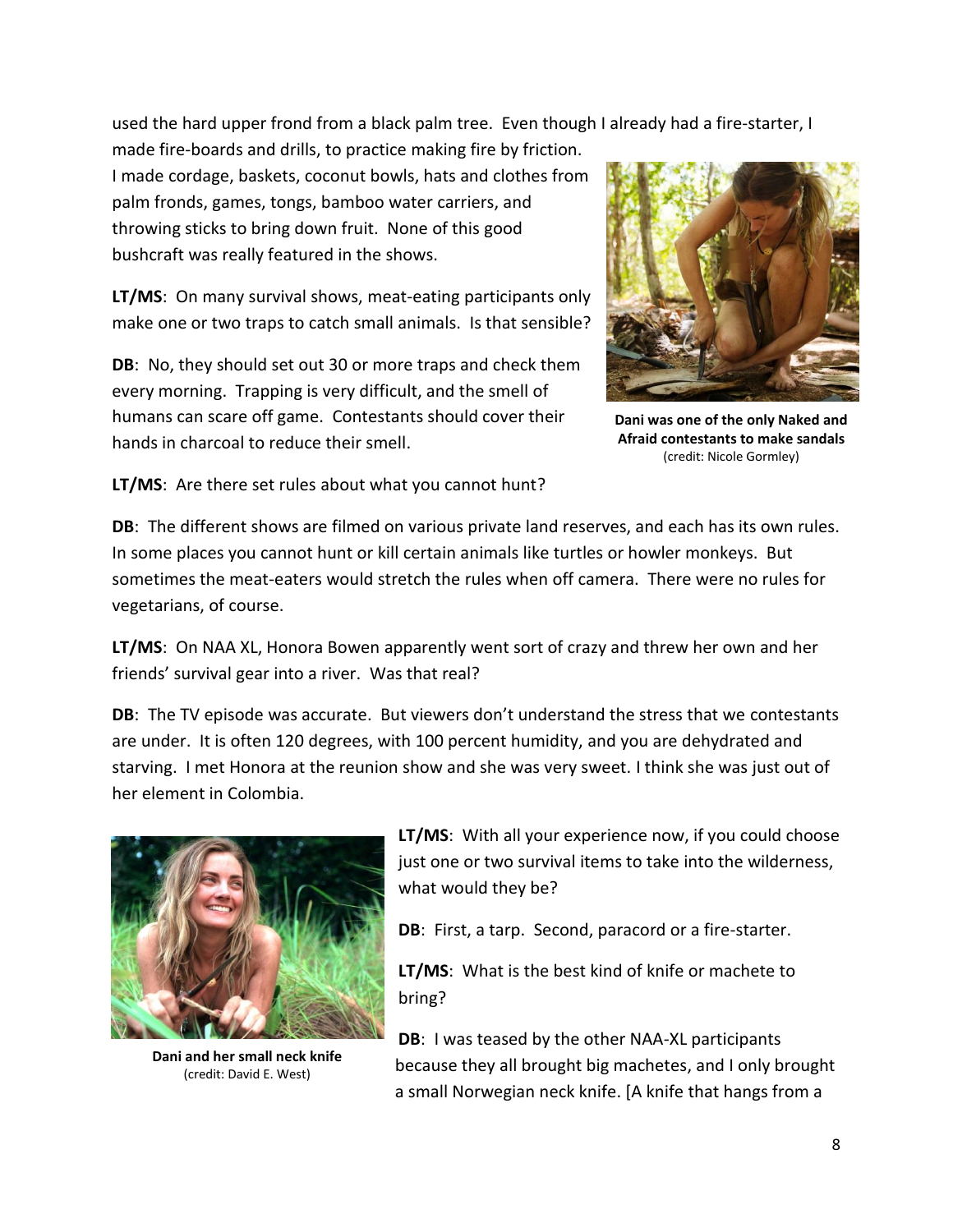sheath around the neck. LT/MS] But I think my choice was more practical.

**LT/MS**: Did your search and rescue (SAR) experience help you?

**DB**: Definitely. SAR teaches you to constantly look up, down and side to side. I was able to spot tracks, camouflaged lizards, broken twigs, game trails, helpful plants and other things that many contestants missed. On my shows, there weren't any actual SAR events like lost persons, however.

**LT/MS**: On NAA-XL, you were shown being cruel to contestant Shane, and once you apparently ignored him when he was in pain. Was that the reality?

**DB:** No. I helped Shane a lot, by giving him food every day, playing checkers with him, and making arrows for him. And I never walked past him when he was in pain. Our agreement with NAA was that they could use any visual or audio clip in any way. So that scene was manipulated.

**LT/MS:** Did you help other contestants?

**DB:** Yes, I helped the other survivalists fish and hunt all the time. I helped them make fish traps and spears, set traps, and catch lizards.

**LT/MS**: Did NAA producers pay for any of your expenses, including post-episode medical expenses?

**DB**: Contestants are given a small payment to compensate them for not working, and their plane tickets, vaccines and hotel expenses are paid for. I don't know about post-

episode medical expenses, since I didn't really have any. Of course there is no prize money.



**Dani provides fish to two NAA contestants** (credit: Nicole Gormley)

**LT/MS**: It seems like there are two schools of thought shown on NAA and other similar shows – people who lay around and do very little, and others who over-work themselves and get heat stroke. Is that accurate?

**DB:** No. That is a false dichotomy, even though that is what TV often shows. For example, the "six pack" group on NAA-XL was shown as lying around all the time. But in fact they did search for and catch food, make fires, and did work quite a bit. We should work with nature, not against it. There is no need to beat our chests and yell when an animal is caught- that is disrespectful.